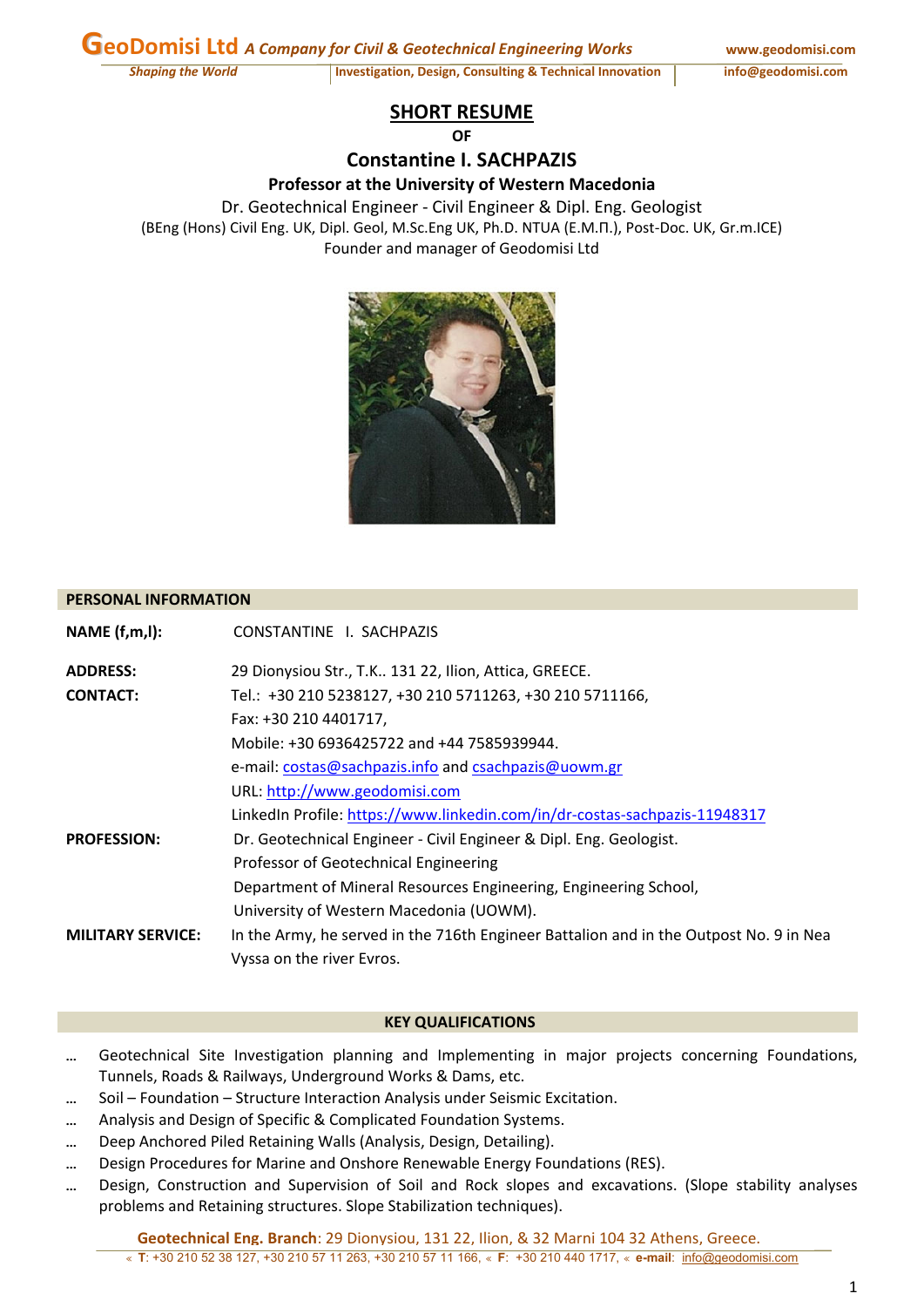# **GeoDomisi Ltd** *<sup>A</sup> Company for Civil & Geotechnical Engineering Works* **www.geodomisi.com**

- ... Design of Ground Improvement techniques.
- ... Design of Geotechnical Engineering Monitoring Systems and Instrumentation in Geotechnical Applications.
- ... Soil stabilization techniques and soil properties improvement cement, chemical grouting, etc.
- Suitability of building stones and aggregates for concrete ‐ railway ballast & skid resistant pavements.
- ... Implementation of quality control procedures.
- ... Management and protection of underground/surface water resources and the environment, using integrated Computerized Intelligent Engineering Systems.
- Laboratory testing on concrete, soils and rocks and evaluation of their suitability as construction materials for various purposes.
- ... Structural Modelling, Analysis, Design and Detailing to E.C.2 & E.C.3.
- Reviewing and approving Civil & Geotechnical Engineering Reports for various construction purposes.
- ... Preparation of technical proposals and method statements.
- ... Responsibility on internal training of staff in Civil Engineering Projects.

### **KEY SKILLS**

- Leadership Capabilities. (He is the Founder & Managing Director of "GEODOMISI Ltd" Civil & Geotechnical Engineering Consulting Company ‐ https://www.geodomisi.com).
- In addition, he is the co‐Founder & co‐Managing Director of "GeoStatic Ltd", Civil, Geotechnical & Structural Engineering Consulting Company, Registered in England & Wales with Reg. No.: 09868532/UK ‐ https://www.geostatic.eu).
- ... Preparation of commercial proposals and tenders.
- ... Financial analysis for annual budgets.
- ... Overall responsibility for project cost control and income/contract increase.
- Handling of customer complaints and setting up curative, corrective and proactive actions.
- ... Implementation for QA / QC Systems ISO.
- ... Good presentation skills.
- ... Good sense for business opportunities.
- ... Understanding of market volume and competitors.
- ... Establishment of strategic and development plans for new project.
- Establishing Business Plans and Feasibility Studies for potential local and regional areas.
- ... Ability to develop strategic relationships with potential clients and/or partners.
- ... Experience and judgment to plan and accomplish goals.
- ... Ability to perform a variety of complicated tasks.
- Communication. Ability to deal with internal and external clients at all levels via telephone, email and/or face to face, to ensure successful communication through actively listening and probing questions.
- Problem solving. Ability to resolve in‐depth engineering queries in a methodical manner independently and with internal and external business partners to find appropriate resolutions, efficiencies and high level of quality.
- Team Player. He enjoys sharing knowledge and encouraging development of other senior / junior engineers to achieve specific team goals.
- Planning and organizing. Refined planning and organizational skills that balance work, team support and ad‐ hoc responsibilities in a timely and professional manner.
- Systems knowledge ‐ Pert, Gantt, Oracle, MS Project Professional 2016. Experience in preparing and analyzing reporting data for management accurately and to timescales.

# **PROFESSIONAL ACTIVITIES ‐ EXPERIENCE**

Since 1983, as a professional Geotechnical Engineer ‐ Civil Engineer and as a founder of GEODOMISI Ltd, Consulting Engineering Company, he has carried out, or participated in over one thousand (1000) Geotechnical Engineering, Civil Engineering, Soil Mechanics, Rock Mechanics, Foundation Engineering, Seismic Risk Analysis, Geological Engineering, Environmental Engineering and Water Resources Management projects, both in Private and mainly in Public Sector, being engaged in fieldwork and design of Special Foundations, Landslides, Retaining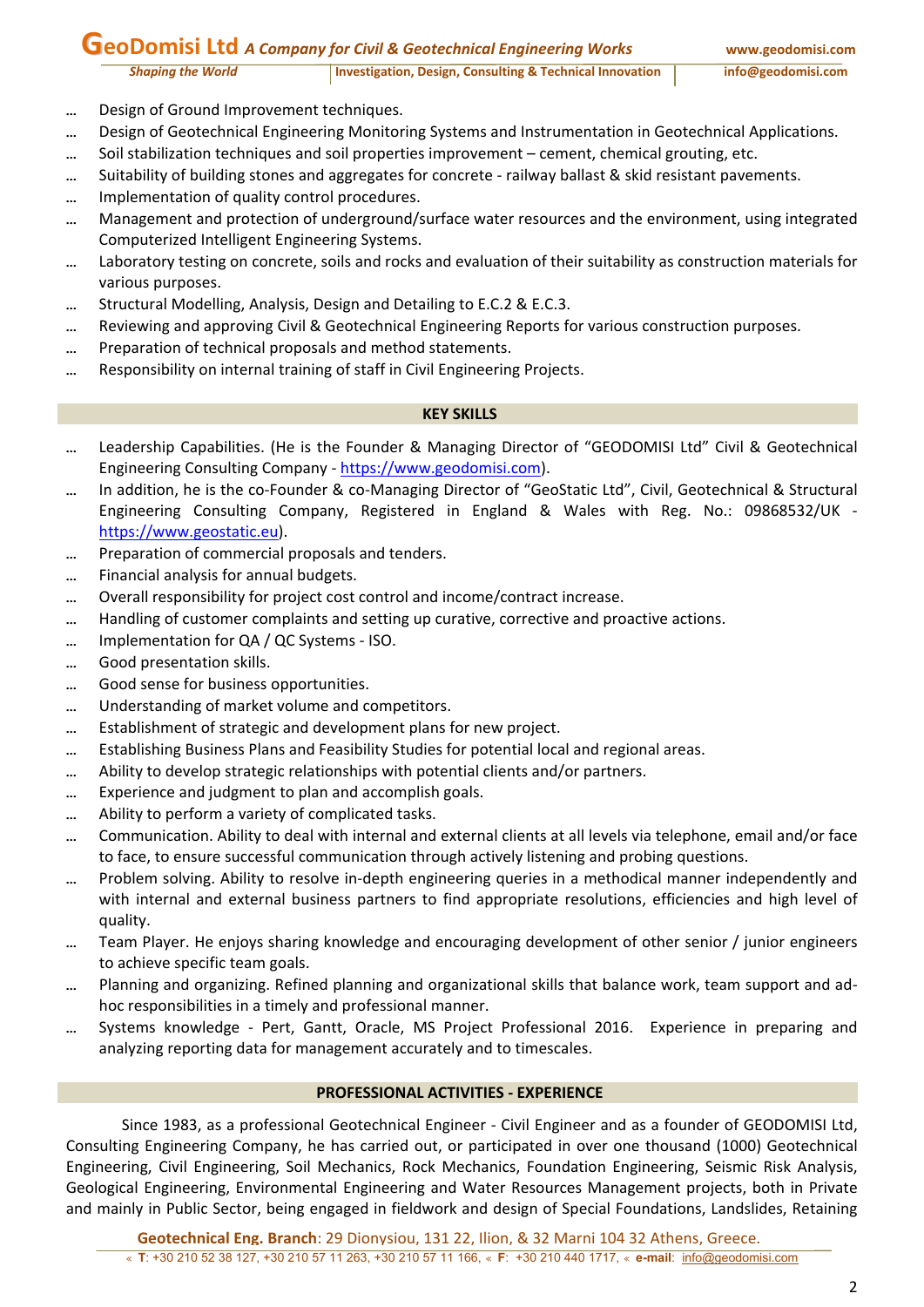Walls & Systems, Soil and Rock Slope Stability Analysis, Geotechnical Site Investigations, Tunnels, Dams, Highways, Hydrogeology, Management of Water Resources using G.I.S., Waste Management and Disposal, etc.). In addition, during his M.Sc.(Eng) / Ph.D. researches & studies he performed a great deal of various soil and rock mechanics laboratory tests.

He participated in European Community Research Programs (Envireg), relevant to issues of Geotechnical Engineering. He has considerable experience in studies of Slope Stability Analysis problems in both Soils and Rocks masses (Bishop ‐ Morgenstern‐Price, GLE, Spencer, Hoek ‐ Bray ‐ Brown) by using Limit Equilibrium (LEM), Limit Analysis (LAM) and Finite Element Analysis Methods (FEM), as well as in Structural Analysis & Design of Earth Retaining Systems. He has extensive experience in all classification systems and methods of Soil and Rock masses and their applications in tunnel support design. (i.e.: Terzaghi, Deere et al, Lauffer, Wickham et al (R.S.R.) Bieniawski (C.S.I.R.), Barton et al (Q - N.G.I.), Bouvard et al (A.F.T.E.S.), Swiss Specifications SIA 198 - SIA 199, New Austrian Tunnelling Method (N.A.T.M.), Pacher et al., etc. During 1989 ‐ 1991 he was responsible for the Soil and Rock mechanics study of the stability analysis of Alistrati Cave - Tunnel in Serres district. (Works and Studies: Analysis of discontinuities using Schmidt and Kamb Stereographic nets. ‐ C.S.I.R. (Bieniawski) classification of jointed rock mass. - Wedge or plane failure analysis (on Roofwall and Sidewall) - Two-dimensional Boundary Element Stress Analysis ‐ Conclusions on Rock Stability problems and Support design (Rockbolts, Shotcrete, mesh, etc). During 1995 ‐ 1996, he had cooperated with P. Kotzias ‐ A. Stamatopoulos Ltd Company, for the excavation works and the retaining walls of the garage of the Athens Concert Hall, as well as for the design of the new railway line at Platamon (Greek Railways O.S.E.). In addition, he has cooperated with major Contractors of Public Works, for the analysis & design of various earth & rock retaining walls and slope stabilization for a number of highway & structural projects. He has also been exclusive geotechnical engineering consultant of ATTIKO METRO S.A. for the Design and Calculations of 40 Anchored piled Retaining Walls, 19,45 m deep, of Agios Antonios Metro Station at Peristeri – Attica - Greece. Furthermore he has been geotechnical engineering consultant of both EGNATIA ODOS S.A. and ERGOSE S.A. for the design of large scale motorway and railway projects and underground works, as foundation of bridges, tunnels and protection and stabilization of slopes from landslides. Moreover, he has also been the exclusive geotechnical engineering consultant of OLYMPIC GAMES ATHENS 2004 for the execution and the design of the geotechnical investigation and foundation engineering aspects for the construction of the Marathon Olympic rowing game centre roads at Schinias – Attica/Greece. Finally, during 2009 ‐ 2011, he was the exclusive geotechnical engineering consultant (via his company Geodomisi Ltd) for the planning and construction of the biggest Greek natural gas fired Combined Cycle Power Plant (CCGT) Project, developed and owned by the Joint Venture between the Greek Public Power Corporation (PPC) and Steel Production Incorporated Industry «HALYVOURGIKI S.A.». In this project he was cooperating and working along with the general Energy Project Consultant «Mott MacDonald Limited».

Finally, he is a founding member of the journalistic union, titled: "European Union of Journalists for Environment and Life Quality"

#### **PROFESSIONAL LICENSES**

He is chartered in Greece & Europe, holding the following professional licenses:

- $\checkmark$  Professional License issued by the Ministry for Development, Competitiveness, Infrastructure, Transport & Networks. Registration Number: 440, Category/Class 21/C' & 20/C' & 13/B'.
- Professional License issued by the Ministry of Defence for executing Military Projects concerning "NATO‐ FORTIFICATION‐TOP SECRET". Registration Number: 1947‐F.589.6/76033‐S.2092.
- Professional License issued by the EUROPEAN COMMISSION‐E.C.‐Directorate‐General III. Registration Number: 003908/26‐02‐1997.

#### **MEMBERSHIPS**

- 1. International Society of Soil Mechanics and Geotechnical Engineering (I.S.S.M.G.E.).
- 2. International Society for Rock Mechanics (I.S.R.M.).
- 3. European Water Resources Association.
- 4. SPME‐Association of Civil Engineers of Greece.
- 5. Geotechnical Chamber of Greece (179/85).

**Geotechnical Eng. Branch**: 29 Dionysiou, 131 22, Ilion, & 32 Marni 104 32 Athens, Greece.

♦ **T**: +30 210 52 38 127, +30 210 57 11 263, +30 210 57 11 166, ♦ **F**: +30 210 440 1717, ♦ **e-mail**: info@geodomisi.com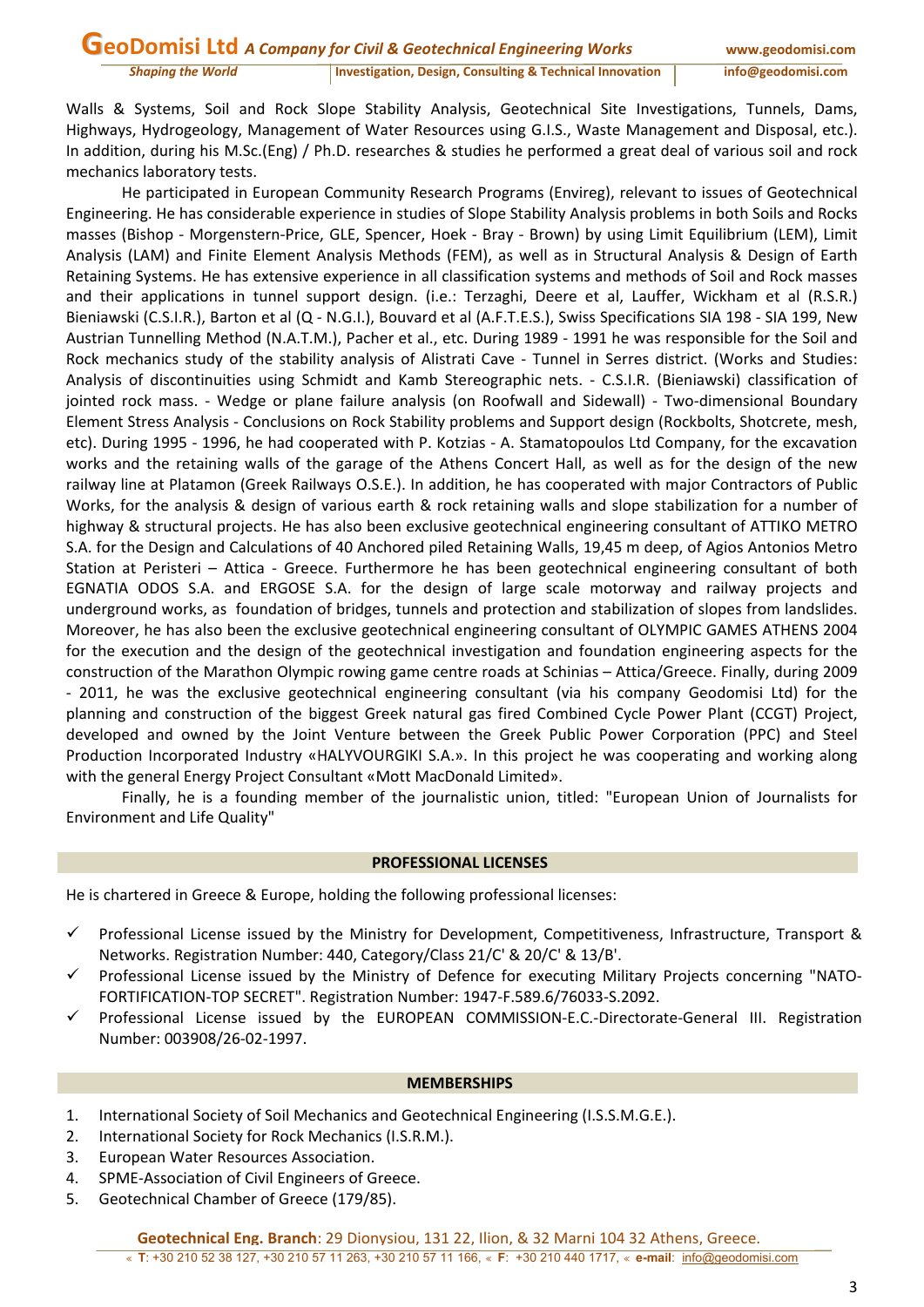# **GeoDomisi Ltd** *<sup>A</sup> Company for Civil & Geotechnical Engineering Works* **www.geodomisi.com**

- 6. Greek Scientific Society of Soil Mechanics and Foundation Engineering.
- 7. British Geotechnical Society (B.G.S.).
- 8. International Tunnelling Association (I.T.A.).
- 9. International Association of Engineering Geology (36/128).
- 10. Greek Geological Society (760/84).
- 11. Greek Tunneling Society.
- 12. Greek Committee of Engineering Geology.
- 13. Greek Association of Geologists.
- 14. Photogrammetric Society of Greece.
- 15. European Union of Journalists for Environment and Life Quality.
- 16. Hellenic Association of the National Technical University of Athens (N.T.U.A.).
- 17. Since 25<sup>th</sup> of February 2013, he is a Graduate Member of "The Institution of Civil Engineers" (ICE). ICE Membership Number: 67689219.
- 18. Member of the Scientific Technical Chamber of Cyprus (ETEK), in the Specialty of Civil Engineer with Registration Number: Α.Μ. P004216.
- 19. Founding and Constitutional Member of the Scientific, Non‐Profit Organization called: "Greek Local Association of the Institute of Civil Engineers", briefly "Greek Local Association of ICE", 2014.

#### **LANGUAGES**

He speaks, writes, reads English and Greek fluently, and has a limited working knowledge of French language.

#### **P.C. SKILLS**

He uses and programs Computers. He has developed more than 150 software programs, concerning Geotechnical Engineering, Civil Engineering, Soil Mechanics, Rock Mechanics, Foundation Engineering and Hydrogeological applications. He has a profound and extensive knowledge on using and configuration / setting up Operating Systems and Platforms like: ESXi v. 4.1 & v.5.0 platform, MS Servers 2008 R2 Enterprise Ed & MS Server 2012 RC, MS Exchange Servers 2010, FTP Servers, Web Servers, Oracle, Asterisk VoIP Call Centres (Trixbox), NAS storage systems, PLCs, etc, as well as on controling remotely Servers & WorkStations by using remote access software like remote desktop, VNC, TeamViewer, iLO2, WinSCP for Linux systems, etc. Moreover, he has from good to excellent experience in the following Geotechnical - Structural Engineering software: Lusas 2015, Dlubal, CYPE 2015, Prokon, Etabs 2016, LimitState RING 3.1, CSiCol 9, IDEA StatiCa 6 x64, GeoStru 2016 MegaPack, MASTER EC7 Foundations 2015, ACECOMS GEAR, AFES 3.0, Shaft3D, Tedds 2015, Digital Canal, GeoStructural Analysis, Strater 4, StablPro v3.0, RetainPro 10, ConSteel 9.0, csJoint 9.0, ENC20-Anemos, foundationPro, GROUND\_ANCHORS 1.6, LPILE v2015, AllPile7, SAAP2000, CSC ORION, ETABS, SAFE, CSIBRIDGE, FESPA, 3D Tunnel FEM, GEMSoft, Tunnel analysis programs, by the NATM New Austrian Tunneling Method, Larix‐5S/5G/5M, Plaxis, Geosolve Slope, Rocscience software Suite 2012 (Dips, Examine3D, Phase2, Roc Data, RocFall, RocPlane, RocSupport, Settle3D, Slide, Swedge, Unwedge), Talren‐4, Geo 5, Slope Oasys Geo 5, Soil Package, Limit State Geo, Clara‐W, Slope‐W, Galena, SVS Slope, Slide, Tslope, RockWare Inc, ROC Rocscience, DATASURGE, Tunnel Assistant, ROCKPACK, Rockmate, ROCKJRM, ROCKJR, Pillar, Kbtunnel, Vec, HYFRACP3D, GEOROK, GDA (Geomechanical Design Analysis), Cpillar, Classex, CLASROCK, BLOCK, Slope Stability Analysis Software (STABL), TAGAsoft, Mitre Software Corporation, Wedge Failure Analysis, WEDGE, SLOPEPACK, ROTOMAP, RocPlane, ROCKPF, ROCKPACK III, ROCK3D, Plane Failure Analysis, Kbslope, Geoslide/Proslide, GeoRock (GeoStru), EzSlide, CLU\_STAR, ACCECALC, Slope stability and inclinometer software, GeoStudio 2012 Universal (SLOPE/W, SEEP/W, SIGMA/W, QUAKE/W, TEMP/W, CTRAN/W, AIR/W, VADOSE/W).

#### **CONFERENCES ‐ SEMINARS**

He has delivered more than forty 40 lectures ‐ presentations ‐ seminars as a principal speaker in the Public Media (TV, Radio), Guest lecturer at Universities, etc..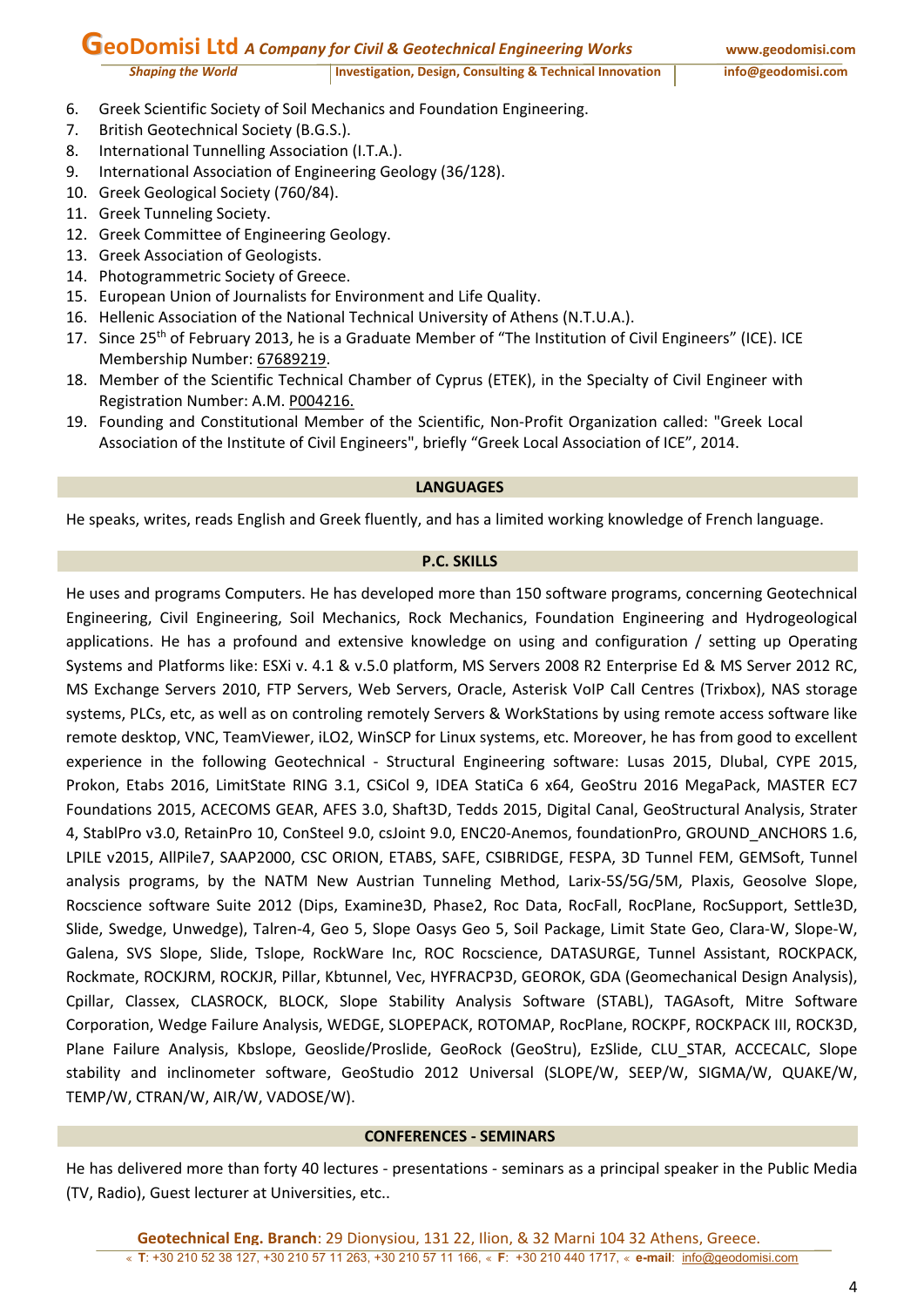He has also attended eighty-nine (89) conferences - seminars, concerning Foundation Engineering, Retaining Structures for Deep Excavations (Anchored piled Retaining Walls), Tunnels & Dams, Rock and Soil Mechanics, Engineering Geology, Environmental Aspects and Hydrogeology, Health & Safety Plans & Files, etc., given by various Professors and/or Companies specialized staff.

# **RESEARCH WORK AND PUBLISHED PAPERS**

He has thirty‐seven (37) papers published in both International and Greek Scientific Bulletins, in the field of Civil Engineering, Geotechnical Engineering and Engineering Geology ‐ Hydrogeology. There are more than one thousand (1000) citations found so far on International scientific papers of other authors scientific work. He has also written four (4) academic books, titled: a) «Introduction to Soil Mechanics I», b) «Remote Sensing and photogeology. A tool to route selection of large highways and roads», c) «Introduction to Soil Mechanics II and Rock Mechanics», and d) «Geotechnical Engineering for Dams and Tunnels». He has also written the following course lectures notes: 1) Clay Mineralogy, 2) Soil Classification, 3) Phase Relations 4) Soil Compaction, 5) Permeability 6) Shear strength of soils, 7) Consolidation, 8) Lateral Earth Pressures, 9) Geotechnical Site Investigation, and 10) Introduction to Geotechnical Engineering, and e) "Geotechnical Engineering of Dams". Academic Book, 455 Pages, Code in Eudoxus: 77120847. ISBN: 978‐618‐83547‐0‐8. Ch. Tsapraili Publishers © 2019.

#### **EDUCATION**

He was educated in both British and Greek Universities:

- **1)** Diploma in Applied Geology. Aristotle University of Thessaloniki. Greece. 1980.
- **2)** Attendance of final year of the Bachelor degree (B.Sc. Eng.) in the Civil Engineering Faculty at the University of Newcastle Upon Tyne, England, 1982. (MSc Preparatory Course).
- **3)** M. Sc. Eng., in Geotechnical Engineering. Civil Engineering Department. University of Newcastle Upon Tyne, England. (Specialized in: Foundation Engineering, Soil Mechanics, Rock Mechanics, Laboratory testing‐ researching of Soils and Rocks, Engineering Geology, Underground water flow). 1983.
- **4)** Ph.D., in Geotechnical Engineering ‐ Engineering Geology, at the National Technical University of Athens (N.T.U.A.) ‐ Greece, 1988. Grade: Excellent Unanimously. Specialized in: Geotechnical Engineering ‐ Rock Mechanics ‐ Rock Testing.
- **5)** Post‐Doc Research in Carbon Critical Geotechnics Newcastle University, U.K., 2012.
- **6)** B.Eng (First Class Honours) in Civil Engineering, at the University of Portsmouth, England. (Ranking place: Top student distinction because he achieved the highest overall grade in the cohort of 120 classmates).
- During academic years 1983‐84, 1984‐85 and 1985‐86, he was sponsored by the Postgraduate Scholarship Committee of the National Technical University of Athens. He served in the Military corps of Engineers as a Computer Programmer.

#### **ADDITIONAL HONORS & AWARDS**

- 2013: ICE Student Prize Winner Award. The Institution of Civil Engineers awarded him the "2013 ICE Student Prize" for his University. The prize is awarded to the best civil engineering student at each participating university and is based not only on examination performance but also takes into account course work and ability in civil engineering design.
- 2013: During his studies in B.Eng. (Hons) Civil Engineering, in the United Kingdom, he achieved a top student distinction because he obtained the highest overall grade, 86%, in the cohort of 120 classmates in his final year.
- 2012: In addition, during his pre‐final year, he achieved a second ranking place with an average mark of 83 %.
- 1984‐1986: Scholarship from the Hellenic State Scholarship Foundation (IKY) for Ph.D. research.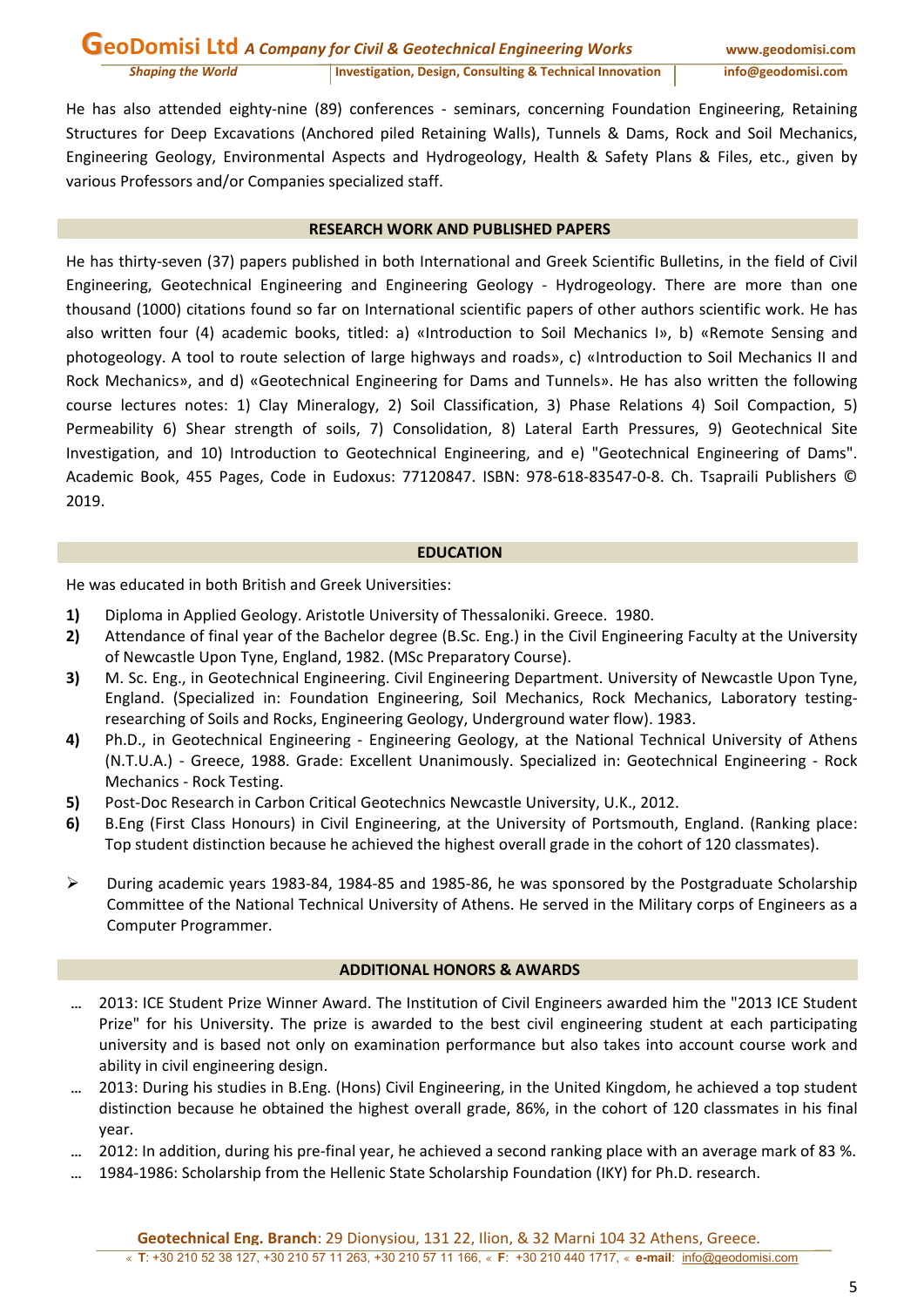### **ACADEMIC ACTIVITY**

- Postgrad Professor in MSc Course in Renewable Energy Sources & Management. Interdepartmental common Master Programme, between Departments of Mechanical Engineering and Electrical & Computer Engineering of the University of Western Macedonia ‐ Kozani Greece, are jointly organizing a Post‐graduate ‐ Master of Science ‐ program entitled: "Renewable Energy Sources & Energy Management in Buildings ‐ M.Sc. RES" as published in the relevant decision in Government Official Gazette FEK 3716 issue B/08 October 2019. Jan 2021 to Present.
- Postgrad Professor in MSc Course MOGMAT. Greek‐Azerbaijani International Inter‐University, Interdepartmental common Master Programme, "Petroleum Oil and Gas Management and Transportation ‐ M.Sc. MOGMAT" as published in the relevant revised decision in Government Official Gazette FEK 1449 issue B/16 April 2020, in accordance with the provisions of Law 4485/2017 (Official Gazette 114 A). Department of Mineral Resources Engineering and Department of International and European Economic Studies of the University of Western Macedonia, in cooperation with the Azerbaijan State University of Economics (UNEC). Sep 2020 to Present.
- Full Professor of Civil‐Geotechnical Engineering in the Department of Mineral Resources Engineering at the University of Western Macedonia (UOWM), Greece, since 29 April 2019 to date. (Government Gazette (FEK) 2155 τ. Β 7‐6‐2019 & Government Gazette (FEK) 2151, B 7‐6‐2019). He is responsible for and/or teaches eight (8) subjects, concretely: 1. Reservoirs and Tailings Dams (MRE913), 2. Advanced Geomechanics and Tunnelling (MRE911), 3. Failure Analysis / Forensic Engineering (MRE893), 4. Retaining and Support of Surface & Underground Excavations (MRE811), 5. Rock Mechanics ‐ Engineering Geology (MRE701), 6. Geotechnical Engineering ‐ Soil Mechanics (MRE401), 7. Mechanics‐Strength of Materials (MRE302), and 8. Industry and Mining Engineering Steel Frame Structures (MRE993).
- Full Professor of Geotechnical Engineering, at the Department of Geotechnical and Environmental Engineering of the Western Macedonia University of Applied Sciences, Greece, since 25 May 2018 to 29 April 2019. (Government Gazette (FEK) 601 τ. C, 25‐5‐2018).
- Adjunct Professor at the Greek Open University in the Postgraduate (M.Sc.) programme "Earthquake Engineering and Seismic‐Resistant Structures". 2014 to date.
- Adjunct Professor at the Greek Open University in the Postgraduate (M.Sc.) programme "Waste Management", teaching Geotechnical and Environmental Engineering aspects. 2008 to 2011.
- ... Associate Professor of Geotechnical Engineering, at the Department of Geotechnical and Environmental Engineering of the Western Macedonia University of Applied Sciences, Greece, since 2002 up to 24 May 2018. He teaches: a) Soil Mechanics I, b) Geotechnical Engineering for Tunnels and Dams, and c) Soil Mechanics II and Rock Mechanics with Computer Aided Geotechnical Engineering Design & Analysis.
- During academic years 2008‐2009 until 2010‐2011, he was elected as Head of the Department.
- Since 2003 until 2007 he was the academic representative for the European program of mobility and exchange of professors and students «ERASMUS».
- Over the years, he has taught in a number of specific subsidised seminars to qualified Engineers, organised by the Technical Chamber of Greece and the E.U..
- Finally, he has been a Reviewer of Scientific Articles and Publications for: a) the International Publishing Organization «Elsevier», b) the International Journal of Sustainable Development & World Ecology, c) the Bio- and Medical Informatics and Cybernetics: BMIC 2011, d) the International Journal of Physical Sciences, e) the Journal of Civil Engineering and Construction Technology (JCECT), f) the International Publishing Organization «Springer». Additionally, he was a Reviewer in the 5<sup>th</sup> International Symposium on Bio- and Medical Informatics and Cybernetics: BMIC 2011 and in the 3rd International Conference on Civil Engineering and Urban Planning (CEUP 2014), held in Wuhan, China, June 20‐22, 2014.

#### **OFFICIAL EVALUATOR OF THE GREEK MINISTRY OF EDUCATION**

• He is serving as an Official Approved Member of the Registered of Certified Assessors and Experts (Law 4310/2014) on Business Partnerships with Research Organizations of the "RESEARCH‐CREATIVITY‐ INNOVATION" Action, in the Special Service for the Management and Implementation of Actions in the